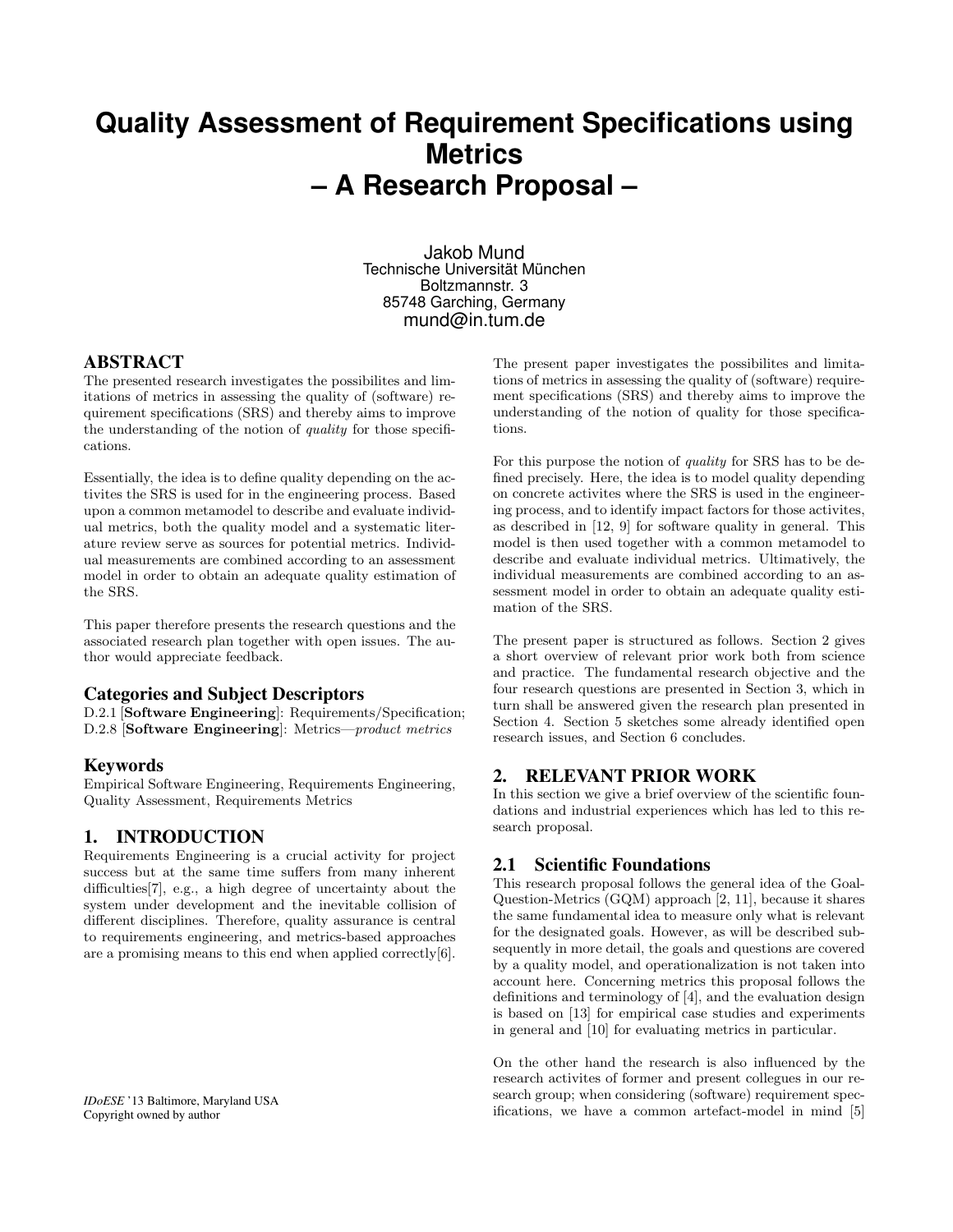which allows us to refer to specific pieces of the specification by using a given terminology, without limiting ourselves to a specific representation respectively notation. The notion of quality we refer to here is based upon recent work in the Quamoco Project [12, 9]. In particular, we follow the idea to define quality based upon the degree to which the activities of the software engineering endeavor are supported.

## 2.2 Industrial Experiences

Without going into much detail, experience in practice was also a major motivational factor for this research proposal. During the author's work on two projects at large german industrial companies concerning software development (process) metrics and an exploratory endeavor on quality metrics for requirement specifications, respectively, several interesting observations were made.

First and foremost, there is much interest concerning quality in requirement specifications in general and to have an efficient way to measure it in particular. However, the author made the observation that understanding the notion of quality regarding requirement specifications is not well understood in practice. Regarding the use of metrics for quality assurance, early evaluation and interviews suggested the following: (i) metrics must be easy to understand<sup>1</sup>, (ii) metrics must come with recommendation for actions in order to be useful, and (iii) presentation and tooling matters, and in most cases, is underwhelming to say the least.

Special care has to be taken when applying metrics: the learning  $\operatorname{curve}^2$  must be taken into account and special care has to be taken when using a set of metrics as an instrument to guide development or management. In this case it is important to select not only good metrics in the sense of precision or efficiency, but also to select the *right* ones to be able to derive the profound decisions from  $it^3$ .

# 3. RESEARCH QUESTIONS AND OBJEC-TIVES

The overall research objective is to investigate the role of metrics in requirements engineering to assess and indicate fields of improvement regarding the quality of requirement specifications in order to ultimatively improve cost and quality of software-intensive systems in its complete lifecycle, including system maintenance and use.

Following this general research direction four research questions shall be investigated in detail:

RQ1 How does the quality of requirement specifications influence the complete lifecycle of software-intensive systems?

- RQ2 Which quality attributes of requirement specifications can be quantitatively measured and adequately assessed by the use of metrics?
- RQ3 How and to what extent can a set of individual measurements be used to assess the quality of requirement metrics?
- RQ4 How can metrics be employed for the purpose of a constructive quality assurence in the sense that it promotes quality improvement?

All research questions employ the notion of quality of requirement specifications. Unfortunately, despite several attempts (e.g., [1, 3]), this notion is still vague and poorly understood. The understanding of quality aims at seeing requirements engineering as a means for successfully engineering the (software-intensive) system under developement. As a consequence, the quality characteristics of requirement specifications have to be of significant use in the complete lifecycle, including the software development process. This working hypothesis shall be investigated in research question RQ1.

Given such quality characteristics the author is interested in factors, i.e. product or process properties, which significantly influence the quality of the requirement specification. Research question RQ2 aims to identify those factors for which a quantiative measurement can deliver a *meaning*ful result. Here, a meaningful result denotes a quantiative figure which can be used to associate a precise and valid interpretation to the quality attribute it shall describe. This utlimatively touches upon the question of which quality attributes shall be assessed using quantitative figures and for which qualitative means are more appropriate. Futhermore the author is well aware that not only properties of the quality attributes itself may be sufficient for the aforementioned distinction but other things have to be taken into account, e.g., the organizational context.

In general, research question RQ3 is concerned with how to derive quality conclusions from individual measurements. This subsumes the questions how to derive more general assertions about the specification quality from measurements of quality attributes. This subsumes question of how to combine several measurements to derive more general assertions. Basically, the concern here is how to build and use a portfolio of several metrics in an efficient, effective and robust way, i.e., improve the trade-offs between the most accurate assessment results with minimal efforts which is resilient against disruptive influences such as data corruption or manipula- $\text{tion}^4$ .

Finally, research question RQ4 studies how those metrics identified as adequate and used accordingly to the previous research questions can be used in engineering softwareintensive systems as an instrument to constructively, i.e. during requirement activities, improve the quality of require-

<sup>&</sup>lt;sup>1</sup>Basically, the name must be self-explanatory to the degree that additional information is essentially not required.

<sup>&</sup>lt;sup>2</sup>which, unfortunately, has positive and negative effects, e.g., regarding efficiency and exploitability

<sup>&</sup>lt;sup>3</sup>An example often given are *Balanced Scorecards* [8], a strategic performance management approach in which reporting must occur in such a way that different but fixed perspectives on a given problem must always be considered in order to derive a decision which is good in a more holistic sense.

<sup>4</sup>One interesting idea might be to investigate if and to what degree the portfolio management of financial assets as known from applied mathematics can be applied. In particular, the quantitative handling of systematic and non-systematic risk may be applicable to threads to validity for metrics.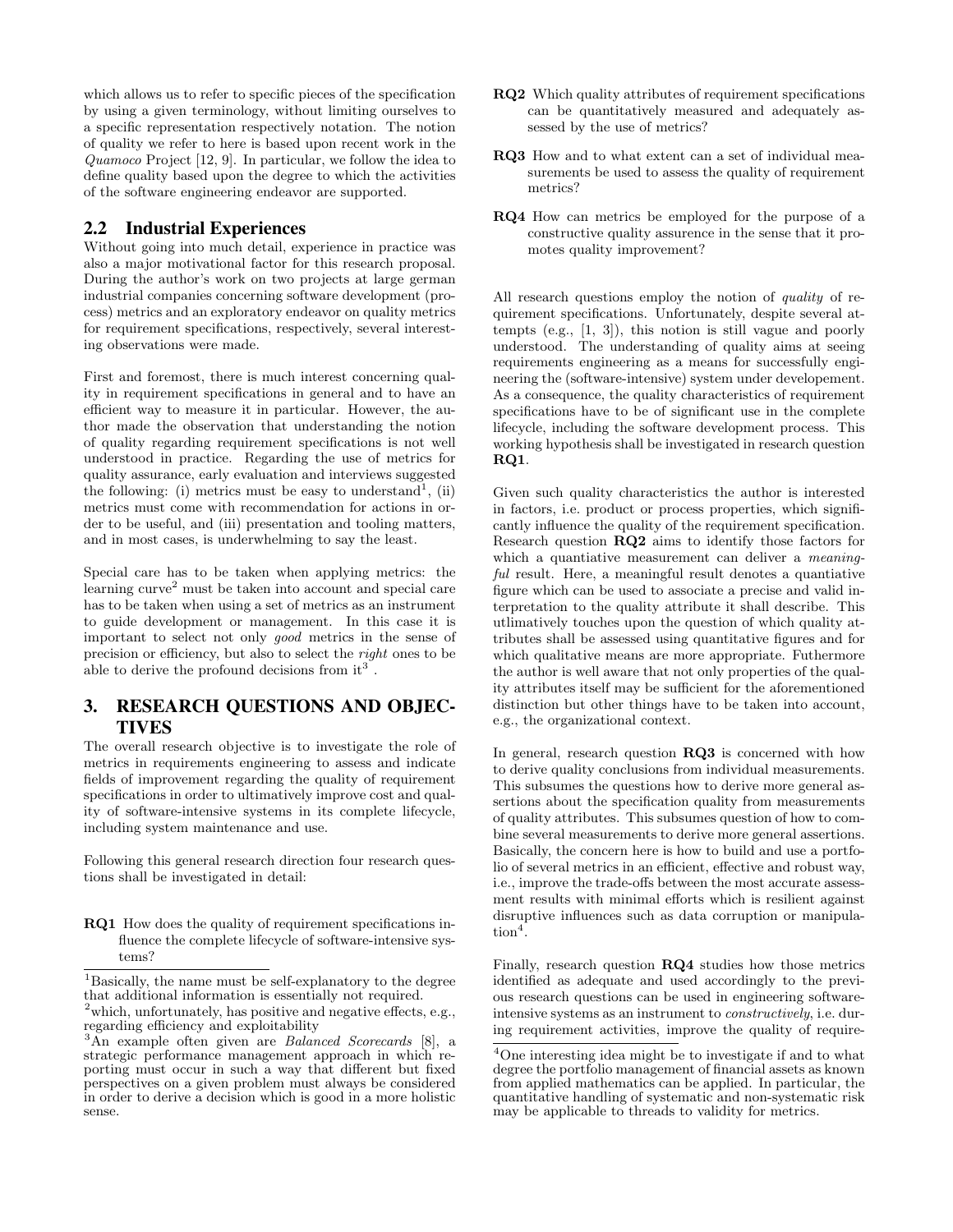

Figure 1: Overview of the research approach: the connection between research questions and work packages

ments specifications. Concerning metrics the goal is to employ metrics in such a way that it is very efficient to measure and the interpretation can be used to derive actions which effectively influence the quality of the requirements specification.

## 4. RESEARCH APPROACH

The research approach can be clustered into the following work packages, and figure 1 illustrates which work packages answer which research questions:

- WP1: Activity-Based SRS Quality Model As the notion of quality is still not as well-defined as needed for quantitative measurements, we develop a more precise quality model for (software) requirement specifications. As we see requirements engineering in general and requirement specifications in particular as an auxiliary activity in systems engineering, the quality model identifies, describes and structure quality attributes of requirement specifications which directly influence the outcome of other engineering activies. The quality model is fundamental for the overall research objective and affects all mentioned research questions.
- WP2: Description and Evaluation Framework An important prerequisite to deal with metrics in a systematic and rigorous way is to establish a basic, structured understanding of the ingredients to measurement systems. Therefore, a common meta-model for dealing with metrics in requirements engineering needs to be established. Based upon this meta-model, a common evaluation model to evaluate metrics with respect to quality attributes of the aforementioned quality model shall be proposed. The outcome of the evaluation is the degree to what individual metrics are adequate to measure individual quality attributes, targeting research question RQ2.
- WP3: SRS Quality Metrics in Scientific Literature In order to obtain comparable results, metrics proposed in scientific literature shall be expressed in terms of the aforementioned meta-model. The identification,

extraction and unification in a common meta-model shall be conducted using a systematic literature review. The main outcome of this study is a structured set of metrics described in a common meta-model, enabling comparable evaluation. But as a further "sideproduct", the state-of-the-art of the description of SRS quality metrics can be made visible in a concise way by showing which attributes of metrics are important to the scientific community, and compare this with the expectations of metrics in (practical) use.

- WP4: SRS Quality Metrics from the Quality Model Besides the systematic literature review, the quality model itself can be a valuable source for individual metrics. Therefore, the identified quality factors must be made measurable: In general, this mostly has to consider different (common) notations and representations for the artifacts of the SRS, and is not an easy task by any means. The elicitation of metrics is planned to be conducted by an argumentative approach; to the author, this seems a reasonable way given that the outcome will still be evaluated.
- WP5: Metric-Based Assessment Model As part of the research approach an assessment model using individual metrics and measurements shall be constructed (reserach question RQ3). Therefore, as a first step relations between metrics and its modalities shall be identified and integrated into the metrics meta-model, based on an argumentative approach (more likely) or empirical evidence (less likely). Fundamental characteristics for the relations and its modalities are for example costs and threats to validity of the individual metrics. Then, the applicability of measurement composition and portfolio models to requirement specification metrics shall be studied, and consequently adapted to propose the metric-based assessment model.
- WP6: Empirical Evaluations Given the metrics extracted from scientific literature and derived from the quality model, which are described in a unified meta-model and an evaluation framework, the individual metrics shall be empirically evaluated using case studies or controlled experiments. This allows to assess the applicability of the individual metrics itself on the one hand and to sharpen the interpretations (e.g., thresholds) associated with the metrics based on empirical evidence. Futhermore, the proposed metric-based assessment model can be evaluated by combining the measurement results already present according to the model. Hence, this work package addresses research questions RQ2 and RQ3.

At the point in time of writing the research proposal, the author is not sure whether and to what degree the constructive usage of metrics (research question RQ4) in concrete project settings shall be evaluated empirically. Basically, the idea is to define what "constructive use" of metrics really is, identify those attributes required from metrics to be usable for this purposes and give an idea about how to integrate metrics into requirements engineering activites. However, the research questions seems to require long-term studies with realistic baseline approaches for quality assessment for the empirical evaluation.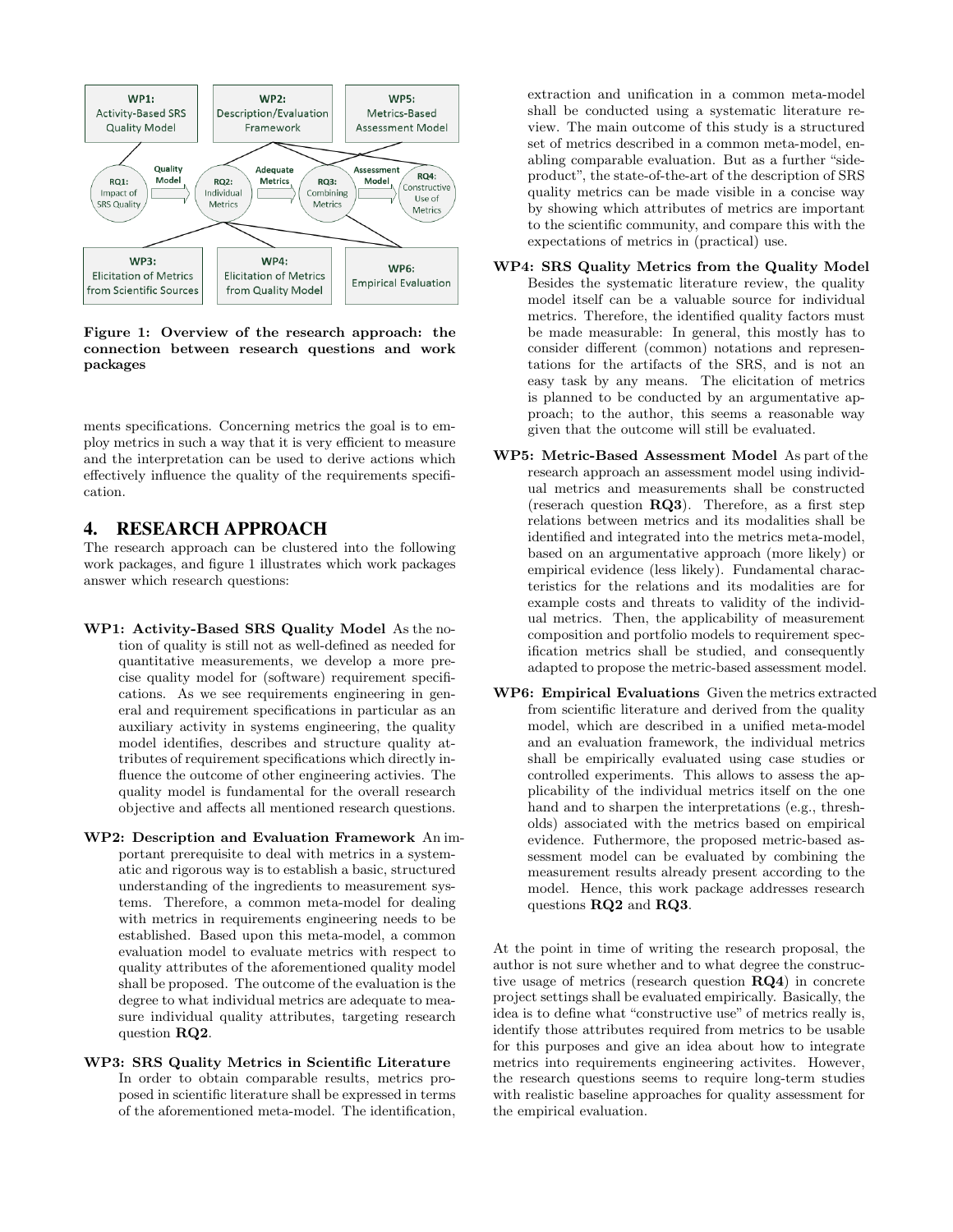

Figure 3: Preliminary results of the metrics metamodel from four process engineers of Wacker Chemie AG

# 4.1 Current Research, Preliminary Results and Planned Next Steps

Regarding current research progress, a meta-model for structuring metrics has already been developed (cf. figure 2). The meta-model follows the idea of GQM+Strategies [2] applied to requirements engineering in the sense that the general goals become quality goals (of requirement specifications) and the questions become quality factors, all according to the aforementioned activity-based SRS quality model. Furthermore, we structure the data collection (measurement), data analysis (interpretation) and improvement forecast (recommended actions) in more detail. Here, we introduce the notion of threats to validity known from empirical software engineering [13] to allow for a more sensitive handling of metrics. We were already able to rudimentary evaluate the description in practice at Wacker Chemie AG (using structured interviews with four process engineers), where preliminary results suggested a more structured view on metrics helped in implementing and using metrics, and the importance of the metrics components for its use can be rated as seen in figure 3.

Currently, the meta-model is to be supplemented by an evaluation model based upon a taxonomical definition of metrics and the criteria defined in [10]. In its current form intermetric relations are limitied: an explicit "refines" relation expressing that one metric is "more precise" than another, where this refinement presumes that the metrics measure the same quality factor or at least the same quality attribute. For a more rigorous approach considering RQ3, this refinement relation has to be defined much more precisely, and further factors, threats to validity in particular, have to be taken into account.

The fundamental idea of the activity-based SRS quality model, inspired by the *Quamoco Project* [12, 9], is illustrated in figure 5. So far, we identified first stakeholders and their activities, and instanciated the model to show the level of abstraction on quality and the potential outcome of the model. Figure 4 shows an example for the testing activitiy Perform



Figure 5: The Activity-Based SRS Quality Model

system test, in which we identified two factors, i.e., the delimitability and the unambigiouty of the order of the individual steps, which have a (positive) impact on the sub-activity to create the test sequence. To gain a deeper understanding of the more common notions of quality (e.g., [1]) we associate those quality attributes with the factors of the activity-based quality model.

When done with the quality model and metrics description and evaluation framework, the next step would be to elicitate metrics: the systematic literature review and derivation of metrics from the quality model.

# 4.2 When am I done?

Considering the depth and size of each of the aforementioned activities the author's approach is to bring each of it to the level that saturation sets in, in the sense that more details or more amount would not introduce significantly new insights. In order to reach this goal a substantial number of metrics must be elicitated, an the empirical evaluation has to at least incorporate two case studies to clear out the most generous threats to external validity. Additionally, small experiements shall be applied to fill potential gaps in the industrial case studies due to, e.g., specific parameters not present in the specific project setting.

As the research questions are quite large in scope the research plan proposed in this paper can only provide and evaluate a limited number of answers to them. It is out of scope to evaluate which is the best answer to the reseach questions, e.g., what is the *definitive* definition of quality, but the aim of this research proposal is to provide hopefully valuable insights and empirical evidence to the state of the art in metrics-based quality assessment of requirement specifications.

# 5. OPEN RESEARCH ISSUES

The following threats to validity and open reseach issues were identified by the author:

Validity of Hypothesis The metric-based quality assessment is based on a number of fundamental hypothesis such as: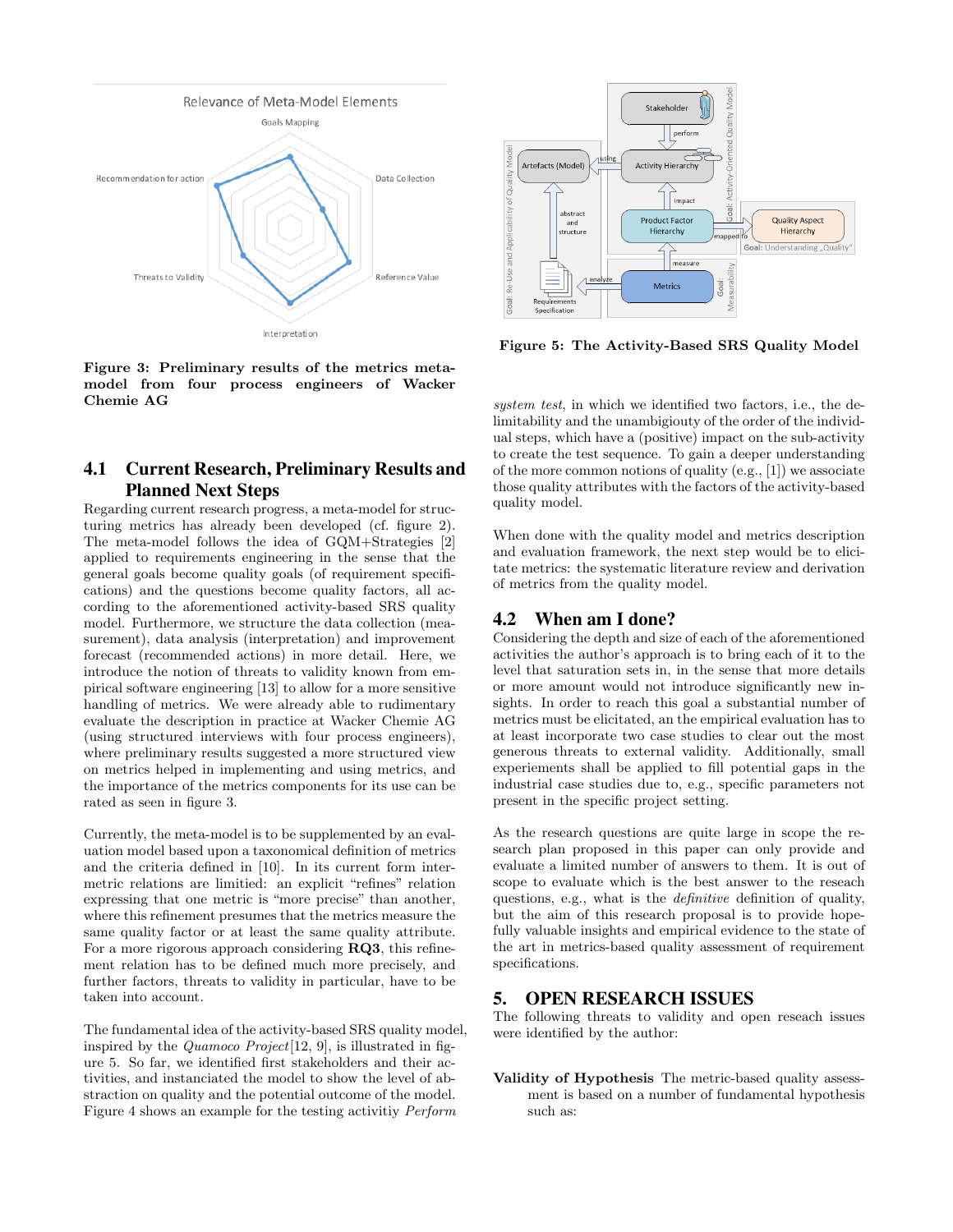

Figure 2: The SRS quality metrics meta-model



Figure 4: Quality model example regarding the engineering activity "testing"

- Quality of requirement specifications has significant impact on the cost and/or quality of the system under development
- Quality can be made an explicit, objective and measureable criterion of requirement specifications
- Metrics are capable of adequately measuring quality of requirement specifications
- Quality goals can be "translated" into useful prescriptive reference values
- Metrics can be used to efficiently and effectively improve the quality of requirement specifications

Whether those hypothesis hold is on the one hand part of the research outcome, on the other hand fundamental for the some of the planned activities.

- Empirical Flaws Subtle flaws in empirical studies can easily lead to data suggesting flawed theories, especially for the author given few experience in empirical software engineering.
- Unawareness of Related Work Metrics and its application is a topic widely discussed in literature not only restricted to software engineering but many other and quite different disciplines too. Therefore the potential exists to get inspiration from other disciplines, e.g. mathematics (measurement theory in particular) or economics, but also to be unaware of publications in fields which the author is not primarly involved in.
- The Top-Down vs. Bottom Up Spectrum Thinking of the topic of RE metrics, the proposed approach can be considered "top-down". Although we want to avoid